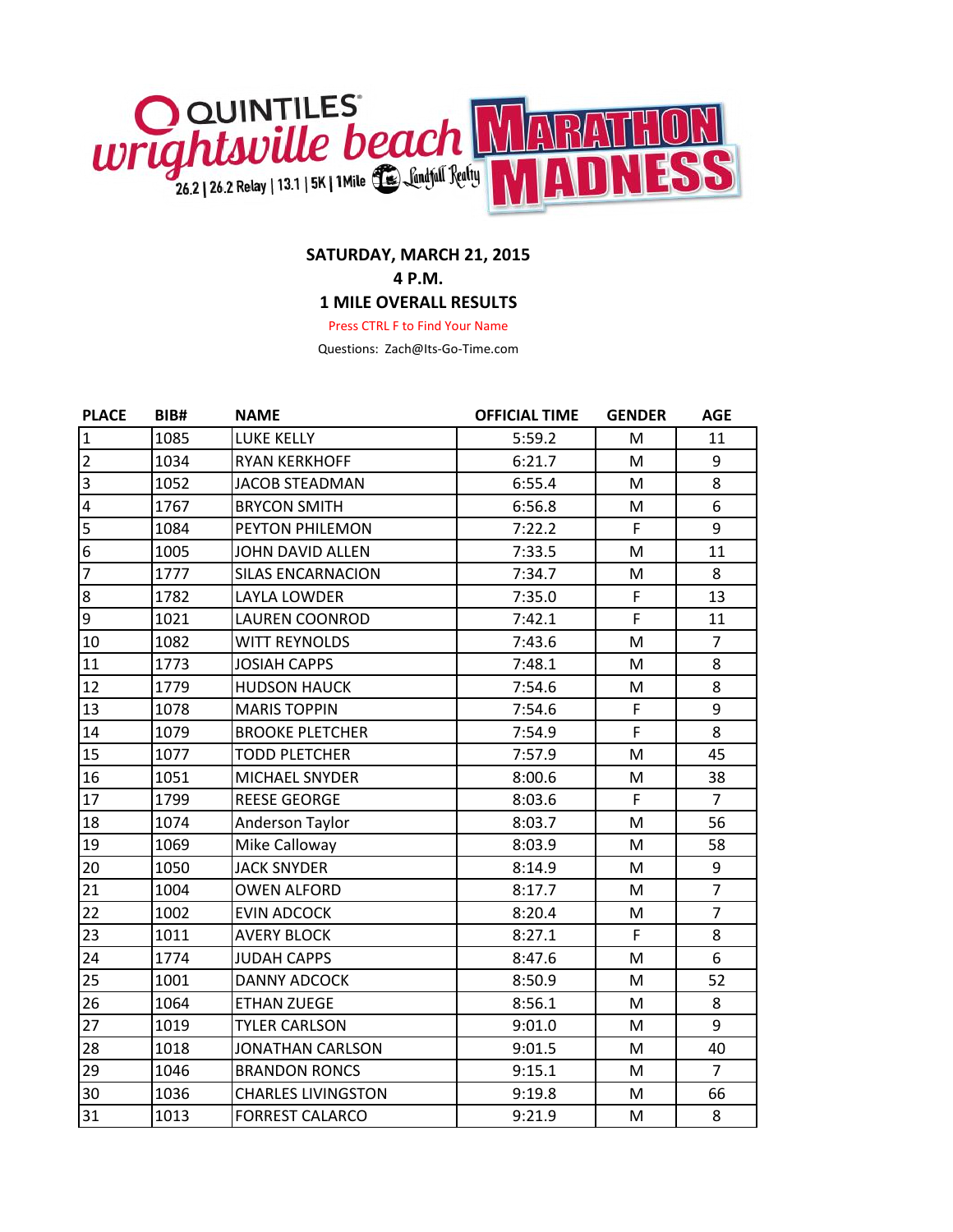| 32 | 1015 | ROSALIE CALARCO          | 9:21.9  | F | 34             |
|----|------|--------------------------|---------|---|----------------|
| 33 | 1014 | <b>JOHN CALARCO</b>      | 9:22.1  | M | 35             |
| 34 | 1081 | <b>PATRICK REGAN</b>     | 9:23.9  | M | 8              |
| 35 | 1006 | <b>GIA BARLOW</b>        | 9:49.8  | F | 6              |
| 36 | 1053 | <b>KATHRYN STEADMAN</b>  | 9:55.1  | F | 9              |
| 37 | 1040 | <b>ZOE PATTERSON</b>     | 9:55.1  | F | 9              |
| 38 | 1012 | <b>APRIL BUFFKIN</b>     | 9:57.4  | F | 33             |
| 39 | 1045 | WILLIAM REDMAN           | 9:57.8  | M | $\overline{7}$ |
| 40 | 1027 | <b>ELIAS GELLMAN</b>     | 10:06.1 | M | 10             |
| 41 | 1029 | LAURA GELLMAN            | 10:06.4 | F | 48             |
| 42 | 1028 | <b>JONATHAN GELLMAN</b>  | 10:06.6 | M | 54             |
| 43 | 1070 | <b>Baxter Caress</b>     | 10:14.1 | M | 4              |
| 44 | 1784 | JOESPH N. EVANS          | 10:16.2 | M | 6              |
| 45 | 1780 | <b>BRIDGET JENNICHES</b> | 10:16.9 | F | 5              |
| 46 | 1026 | <b>MELINDA DURANT</b>    | 10:22.0 | F | 42             |
| 47 | 1023 | <b>JIM DEWITT</b>        | 10:22.2 | M | 64             |
| 48 | 907  | <b>ABBY WILLIS</b>       | 10:22.8 | F | $\overline{2}$ |
| 49 | 1791 | <b>MCKENZIE SUTTON</b>   | 10:28.5 | F | $\overline{7}$ |
| 50 | 1783 | DON T. EVANS 3           | 10:28.5 | M | 9              |
| 51 | 1047 | <b>TAYLOR SANDERFORD</b> | 10:29.5 | F | $\overline{7}$ |
| 52 | 1792 | <b>STEVEN SUTTON</b>     | 10:29.6 | M | 42             |
| 53 | 1041 | <b>JAMES PEARSON</b>     | 10:32.3 | M | 5              |
| 54 | 1781 | <b>LOUISA JENNICHES</b>  | 10:38.8 | F | 8              |
| 55 | 1049 | <b>EMMA SNYDER</b>       | 10:42.7 | F | $\overline{7}$ |
| 56 | 1794 | SAM WARNER               | 11:01.2 | M | 6              |
| 57 | 1038 | <b>SOLENNE MURPHY</b>    | 11:11.8 | F | 5              |
| 58 | 1024 | <b>LINDA DEWITT</b>      | 11:25.4 | F | 64             |
| 59 | 1061 | <b>STARR WATSON</b>      | 11:32.4 | F | 67             |
| 60 | 1030 | <b>EMMA GIBBS</b>        | 11:33.1 | F | 6              |
| 61 | 1031 | PAUL GIBBS               | 11:33.8 | M | 47             |
| 62 | 1056 | <b>SHANEIL TUNIS</b>     | 11:34.0 | F | 36             |
| 63 | 1057 | <b>XAVIAN TUNIS</b>      | 11:34.0 | M | 4              |
| 64 | 1785 | <b>SARAH MARTIN</b>      | 11:40.5 | F | 39             |
| 65 | 1063 | DYLAN ZUEGE              | 11:48.0 | M | 9              |
| 66 | 1771 | <b>BREANNA MCNEILL</b>   | 11:48.6 | F | 4              |
| 67 | 1065 | <b>KAREN ZUEGE</b>       | 11:50.5 | F | 40             |
| 68 | 1073 | Jenna Steadman           | 12:05.1 | F | 4              |
| 69 | 1058 | <b>XENNA TUNIS</b>       | 12:15.6 | F | 4              |
| 70 | 1055 | <b>SCOTT TUNIS</b>       | 12:15.9 | M | 59             |
| 71 | 1068 | Maggie Brock             | 12:17.7 | F | 14             |
| 72 | 1044 | <b>NOLA PINER</b>        | 13:04.4 | F | 5              |
| 73 | 1043 | <b>DONNA PINER</b>       | 13:07.7 | F | 37             |
| 74 | 1042 | <b>ALICIA PETERSON</b>   | 13:19.0 | F | 5              |
| 75 | 1770 | <b>JUIETTE ROTONDO</b>   | 13:31.7 | F | 4              |
| 76 | 1769 | <b>GRETCHEN ROTONDO</b>  | 13:31.8 | F | 39             |
| 77 | 1768 | <b>REN ROTONDO</b>       | 13:32.9 | M | 41             |
| 78 | 1003 | <b>CAMDEN ALFORD</b>     | 13:44.2 | M | 4              |